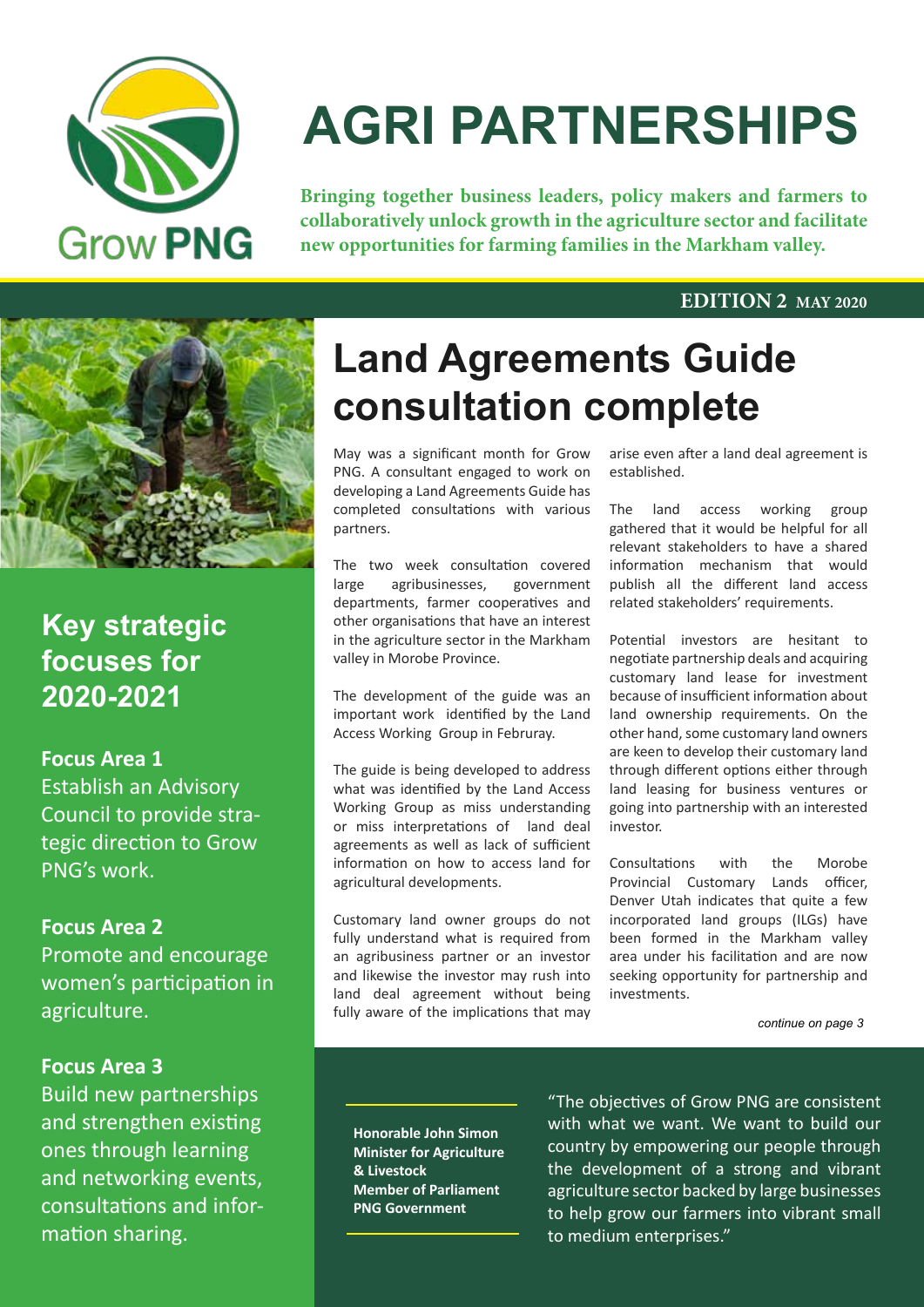## **Hand Up Program aims to help**

COVID-19 has had an adverse impact on the livelihoods of people in Lae and throughout the country, especially for those living in urban centres.

The pandemic also brought together Government agencies, businesses and individuals to find ways to help the people who have been affected.

In Lae, a program focusing on helping those most affected living in the six Lae Urban LLG wards and 17 Ahi Rural LLG wards is being developed.

The Lae City Hand Up Program is a collaboration betwen the Lae City Authority (LCA) and partners in response to the COVID-19. The program is in partnership with Australian ConsulateGeneral Lae as part of the PNG-Australia Partnership Program through Australia's Department of Foreign Affairs and Trade.

It is supported by PNG-Australia Governance Partnership, Grow PNG, Morobe provincial government and various organisations such as Westpac, Friends of the Garden City of Lae and the Lae Chamber of Commerce Incorporated.

On May 22, the LCA and Australian Consulate-General Lae signed memorandum of understanding (MoU) to deliver the program.

The parties aim to deliver cash-for-work opportunities for up to 1000 Lae city residents and cooperate in the delivery of up to 100 community projects.

The ward councilors and the LCCI are the referral pathways for those willing to participate in the program.

Late this month 12 women were the first lot to be selected after a screening process. They participated in a financial literacy training delivered by the Westpac bank staff. Those without a Westpac bank account also had their accounts opened after the training.

"I am grateful to all those involved in this program. I had a hard time trying to take care of my children," one of the women said.

### **Seed garden project underway at Erap**



A seed garden project at Erap in Markham began in early May with ploughing of land to prepare for cultivation of quality seeds and planting materials.

Clean seeds and planting materials derived from mature food crops from this garden will then be given to interested people and food crop farmers in the urban and rural areas to grow for own consumption and to sell.

The project was in response to COVID-19 and to the call by the Morobe COVID-19 Emergency Response team to address food security.

The pandemic has brought to the forefront the importance of food security and issues associated with it such as having uninterrupted supply of fresh and organic garden food and sustainability of fresh garden food projects.

The project is in partnership with PNG Women in Agriculture (PNGWiA), Trukai Industries Ltd, DAL, National Agricultural Research Institute, Fresh Produce Development Foundation and Taiwan Technical Mission.

President of PNGWiA Maria Linibi said the partners contribution towards the

project would include supplying seeds, planting materials and provision of machinery.

The Department of Agriculture and Livestock (DAL) provided 20 hectares of goverment land at Erap for the project.

"Farmers will benefit from getting clean planting materials and seeds from this project," DAL acting regional director Ario Movis said.

The ground breaking event for the seed garden was held on May 6 at Erap.

Any organisation is welcome to become a partner of Grow PNG and its Working Groups. Partners are expected to have an interest in the country and agriculture, a commitment to supporting smallholders and rural development and an openness to partner with other organisations in a pre-competitive space.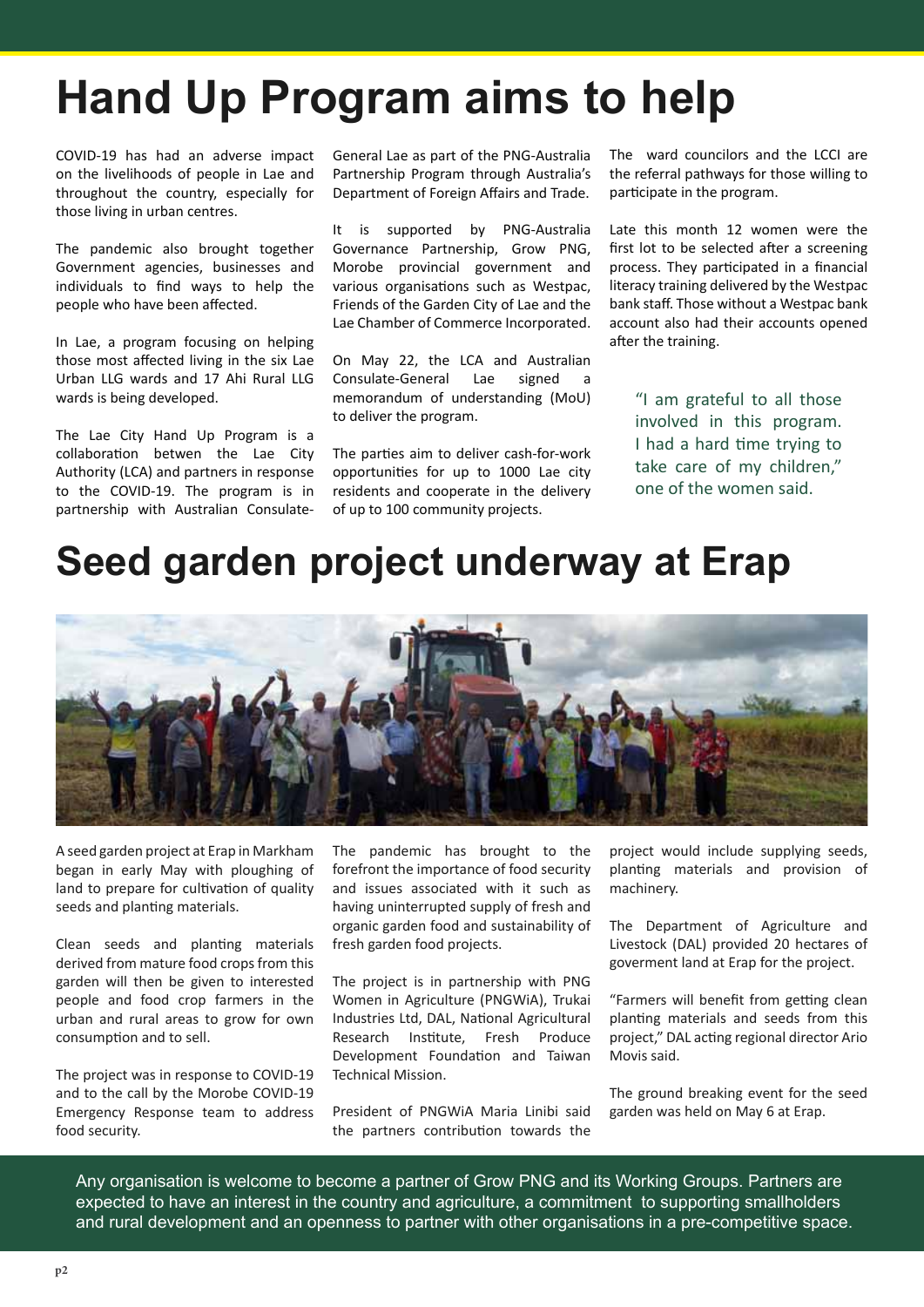

### **Land Agreements Guide consultation complete**

Past learnings from few agribusiness players and investors have shown disruptions on business plans and operations even after legal agreement was established.

This land access user guide intends to bring awareness to specific stakeholders such as ILGs, cooperative societies, businesses and investors on the different requirements that each stakeholder need to know in order to establish successful land deal agreements.

The guide also intends to provide standard information to encourage effective support by the public sector such as Government departments and also supporting agencies such as development organizations and financial institutions.

At Grow PNG, we believe that this guide will help a lot of stakeholders including land owners, ILGs, cooperative societies and farmers by communicating their requirements to potential agribusiness investors on what they would expect out from a land deal agreement. This would guide the investors to know and understand the land owners requirements before going into partnership deals on either business intervention or land lease.

The guide will also communicate to the land owners, cooperatives and ILGs what is also required by the investor. Through this user guide, all parties will become aware of each other's expectations and requirements. Grow PNG anticipates this would somewhat ease the chances of misunderstanding and miss interpretation of information on land agreement deals.

Dr Rodney Kameata, a renown Papua New Guinean sociologist, and principal of Social Environmental Research and Consultancy Ltd, was contracted by Grow PNG to facilitate the development of the Land Agreements Guide. Dr Kameata commenced his consultation in Lae on Monday, May 18, 2020.

More than 30 consultation meetings were conducted with various stakeholders including the National and Provincial Lands Department, the Morobe Provincial Administration, Department of Agriculture and Livestock, Erap. Supporting agencies such as Fresh Produce Development Agency, Morobe Primary Producers Cooperative Association, Lae Chamber of Commerce Incorporated and the Morobe Provincial Fisheries. A good number of land owner groups were consulted including Chingwam Rice Farmer Cooperative Society, Poang rice development under the Luhu ILG and Yalu Plantation.

Ms Yangu Bowasi, Women's Representative for the Atchiang Women Cooperative Society gave insights about the cooperative and on how SME models are workable for the women members, overarching the issue on land access.

Large commercial business such as Mainland Holdings, Farmset and Trukai gave informative insights about their requirements as current and potential investors while Hore Agricultural Services and Takom shared experiences of their business ventures through mutual land owner relationships, which highlighted dire need for the Government to look at how best it could support local semi commercial agribusiness's such as them .

Financial institutions such as National Development Bank Erap and capacity building organizations like Tok Stret were also part of the consultation process.

The consultation meeting with stakeholders not only provided information needed for the user guide but has also brought out some key issues that are being faced by the different stakeholders, especially the existing agribusiness players along the Markham Valley area.

One of the many issues identified was the lack of awareness and limited knowledge on how a commercial entity functions. This has created expectations on incentives such as benefits and return of investment, causing disruptions on existing business interventions and also creates hesitance for more and new investment opportunity.

It is also under the mandate of Grow PNG to look into some of these key issues and to work closely with the Markham District, the Morobe Provincial Government and business community to develop strategies on how to potentially address some of these key findings.

Eight different business models were identified from the existing Agribusinesses that are operating around the Markham Valley area, while three other models are still in the process of designing. Almost eighty percent of these models involves Small-Holder Contract Farming with less issues relating to land access.

Grow PNG Ltd is aiming to conduct basic awareness workshop to relevant stakeholders once the User guide is completed. The workshops will be designed according to different target groups such as land owners and business community so that the user guide information is effectively absorbed on various levels as much as possible.

The Land Agreements Guide development work has broadened my understanding on the different dynamics of strategies that is required on a case by case scenario in order for the land to be made available for agricultural development as long as a business model does not interfere with the land ownership.



**BY RUTHY KUSAK Working Group Coordinator Grow PNG**